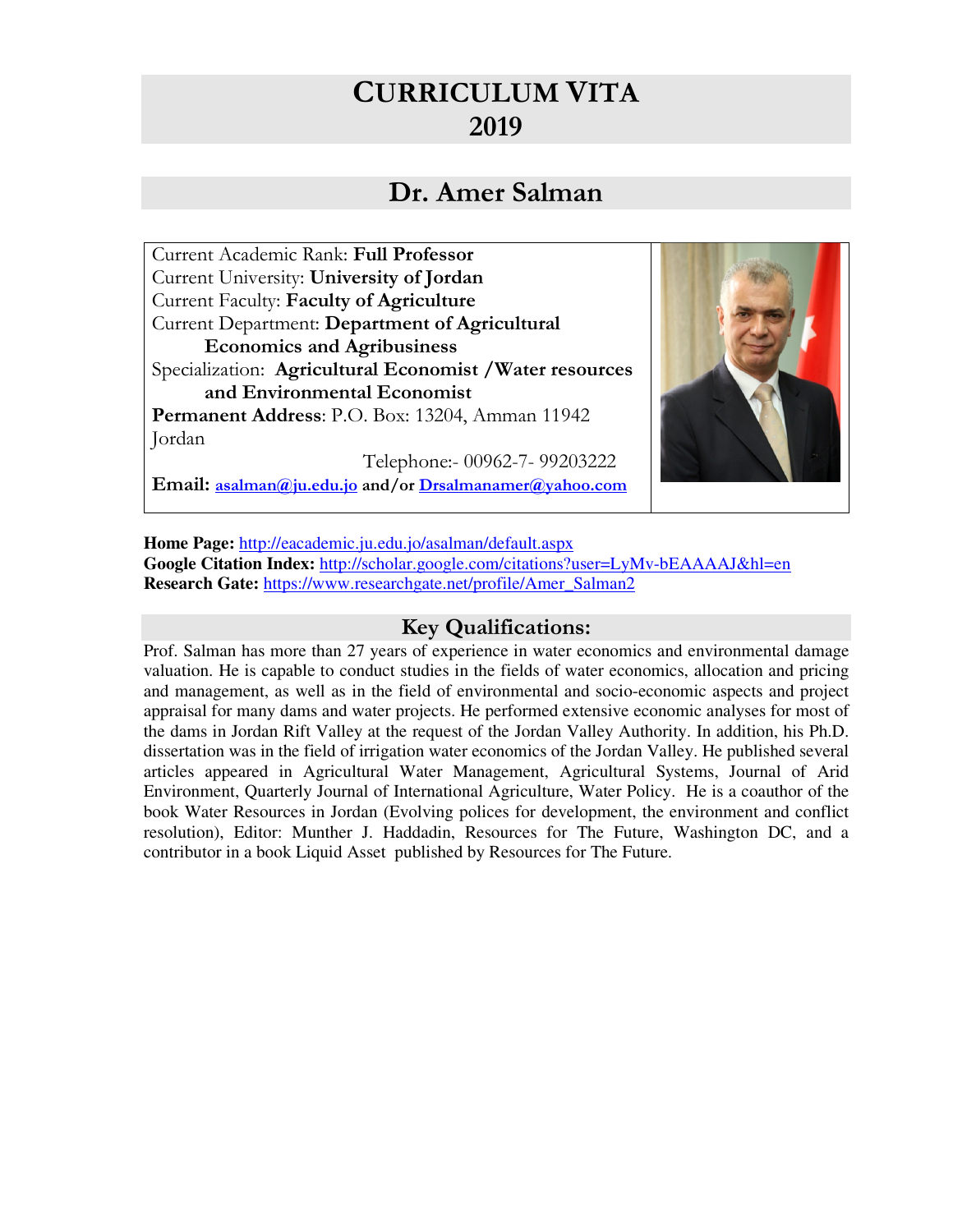# **ACADEMIC QUALIFICATIONS**

**First University Degree**: (*Bachelor's or equivalent*) Degree: **Bachelor's Degree. (B.Sc.),** Date degree awarded: **1987** Faculty: **Faculty of Agriculture. University of Jordan, Amman/ Jordan** Specialization: **Agricultural Economics and Extension**

 **Second University Degree: (Master's or equivalent)** Degree**: Master's Degree. (M.Sc.), Date degree awarded: 1990**  Faculty**: Faculty of Agriculture. University of Jordan, Amman / Jordan**  Specialization**: Agricultural Economics**  Title of Thesis**: Economic Analysis and Feasibility Study of Dairy Cattle Farms in Amman- Balqa Region in the Hashemite Kingdom of Jordan** 

 **Third University Degree: (Doctorate or equivalent)** Degree**: Doctorate Degree (PhD) Date degree awarded: 1994**  Faculty**: Faculty of Agricultural Sciences, University of Hohenheim, Stuttgart /Germany**  Specialization**: Economics of Water and Irrigation**  Title of Thesis**: On the Economics of Irrigation Water Use in the Jordan Valley** 

#### **LANGUAGES**

| Language<br>proficiency | Reading   |      | Writing |           | Conversation |      |           |      |      |
|-------------------------|-----------|------|---------|-----------|--------------|------|-----------|------|------|
|                         | Excellent | Fair | Weak    | Excellent | Fair         | Weak | Excellent | Fair | Weak |
| Arabic                  | X         |      |         | X         |              |      | X         |      |      |
| English                 | X         |      |         | X         |              |      | X         |      |      |
| German                  | X         |      |         |           | X            |      | X         |      |      |

| <b>COMPUTER USE</b>                                           |                                                                    |  |  |  |  |
|---------------------------------------------------------------|--------------------------------------------------------------------|--|--|--|--|
| <b>Name of Software</b>                                       | Use of Software                                                    |  |  |  |  |
| <b>XA, BLP88,</b>                                             | Mathematical Programming and Operation Research                    |  |  |  |  |
| LINDO, TORA                                                   |                                                                    |  |  |  |  |
| <b>MS Word 2003</b>                                           | Typing and acquiring graphics from other software's                |  |  |  |  |
| <b>Microsoft Office</b>                                       | Econometric techniques and building macros and For project         |  |  |  |  |
| <b>Software</b>                                               | appraisal (Economic and financial Feasibility Studies), graphics & |  |  |  |  |
| Mathematical Programming, For the purposes of lecturing using |                                                                    |  |  |  |  |
|                                                               | Data Show                                                          |  |  |  |  |
| <b>SPSS</b>                                                   | Statistical Analyses and advanced techniques in regression         |  |  |  |  |
|                                                               | analyses.                                                          |  |  |  |  |
| <b>TSP</b>                                                    | For advanced Econometric and Statistical Analyses                  |  |  |  |  |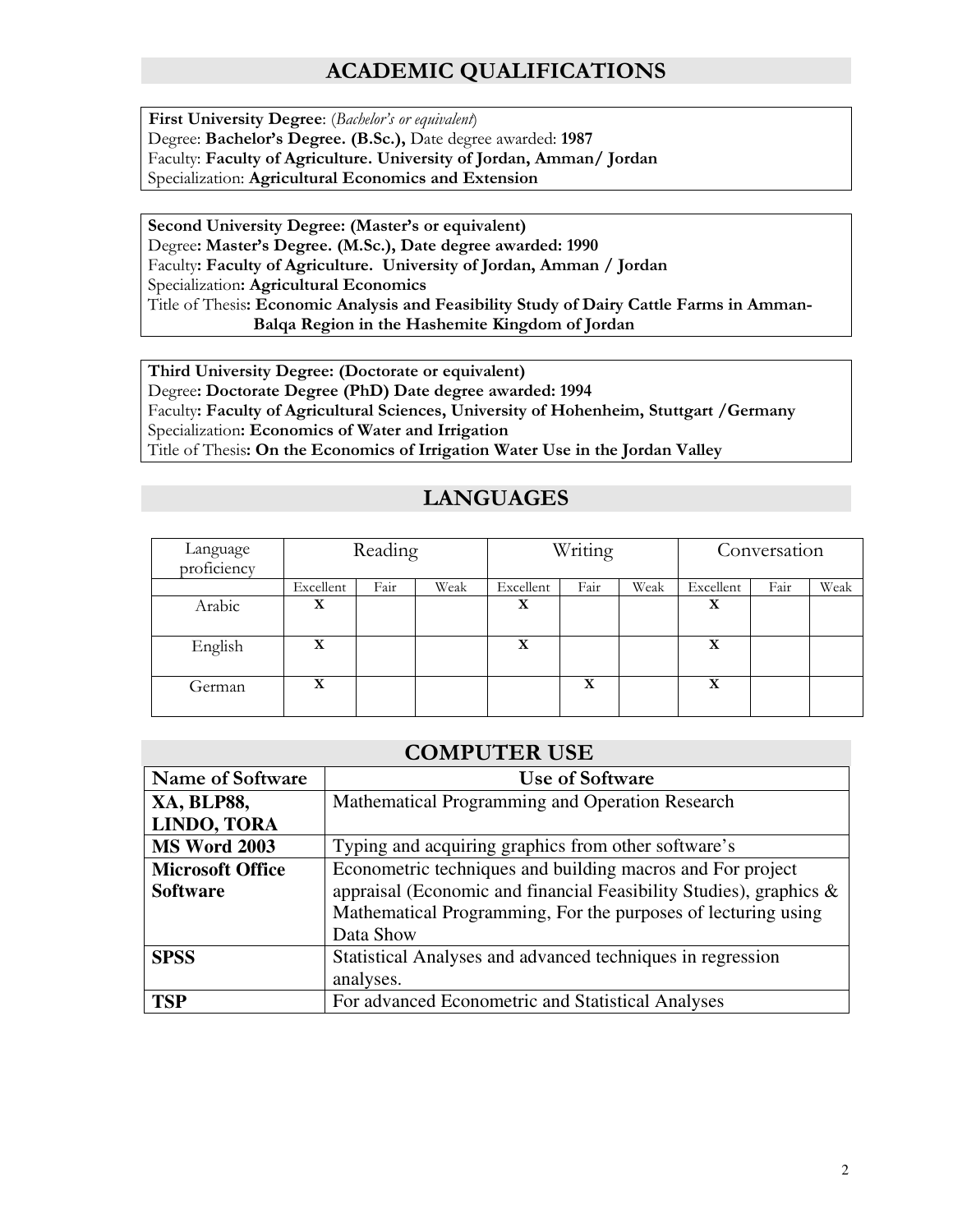| Institution                                                  |              | LU TITLL<br>Period | Job Title<br>Nature of Work                                                         |                                         |                  |
|--------------------------------------------------------------|--------------|--------------------|-------------------------------------------------------------------------------------|-----------------------------------------|------------------|
| (place of work)                                              | From         | To                 | (Academic Rank)                                                                     |                                         |                  |
| University of Jordan                                         | Sep<br>1994  | Jan<br>1995        | Lecturer<br>PhD                                                                     | Teaching and<br>Research                | Full Time        |
| University of Jordan                                         | Feb<br>1996  | Sep<br>2001        | Assistant Professor                                                                 | Teaching and<br>Research                | Full Time        |
| University of Jordan                                         | Oct<br>2001  | April<br>2007      | Associate<br>Professor                                                              | Teaching and<br>Research                | Full Time        |
| University of Jordan                                         | Sep<br>2004  | Sep<br>2007        | Dean's Assistant                                                                    | Development<br>Affairs                  | Full Time        |
| University of Jordan                                         | Dec<br>2009  | Nov<br>2010        | Department's<br>Chairman                                                            | Teaching,<br>Research and<br>Management | Full Time        |
| University of Jordan                                         | June<br>2010 | August<br>2011     | Director of water<br>and Environment<br>Research and Study<br>Center                | Management                              | Full Time        |
| Scientific Support<br>Fund - Ministry of<br>Higher Education | May<br>2012  | May<br>2013        | Head of Water &<br>Environment<br>Committee                                         | Research                                | Part Time        |
| Scientific Support<br>Fund - Ministry of<br>Higher Education | May<br>2012  | May<br>2015        | Member in the<br>Scientific<br>Environment<br>Committee                             | Research                                | Part Time        |
| Scientific Support<br>Fund - Ministry of<br>Higher Education | May<br>2016  | May<br>2017        | Member in the<br>Scientific<br>Environment<br>Committee                             | Research                                | Part Time        |
| The University of<br>Jordan                                  | Sep<br>2015  | Sep<br>2016        | Representative<br>member at the<br>Higher Council of<br>the University of<br>Jordan | Management                              | Part Time        |
| University of Jordan                                         | May<br>2007  | Present            | <b>Full Professor</b>                                                               | Teaching and<br>Research                | <b>Full Time</b> |

## **EMPLOYMENT HISTORY**

# **NATIONAL RESEARCH PROJECTS**

|       | <b>Funding Agency</b>   | <b>Project Title</b>                              | Period   |
|-------|-------------------------|---------------------------------------------------|----------|
| $1 -$ | Deanship of Academic    | Measuring the Technical and Allocative Efficiency | $2003 -$ |
|       | Research, University of | of Water Use by Vegetable Producers in Jordan     | 2004     |
|       | Jordan                  | Valley                                            |          |
| $2 -$ | Deanship of Academic    | The On-Farm Economic Effects of Policies to       | $2002 -$ |
|       | Research, University of | Remove Restrictions on Resources Acquisition in   | 2003     |
|       | Jordan                  | The Jordan Valley                                 |          |
| $3-$  | Higher Council for      | Using of Information Systems for Management and   | $2002 -$ |
|       | Scientific Research and | Pricing of Irrigation Water in Jordan Valley      | 2004     |
|       | Technology              |                                                   |          |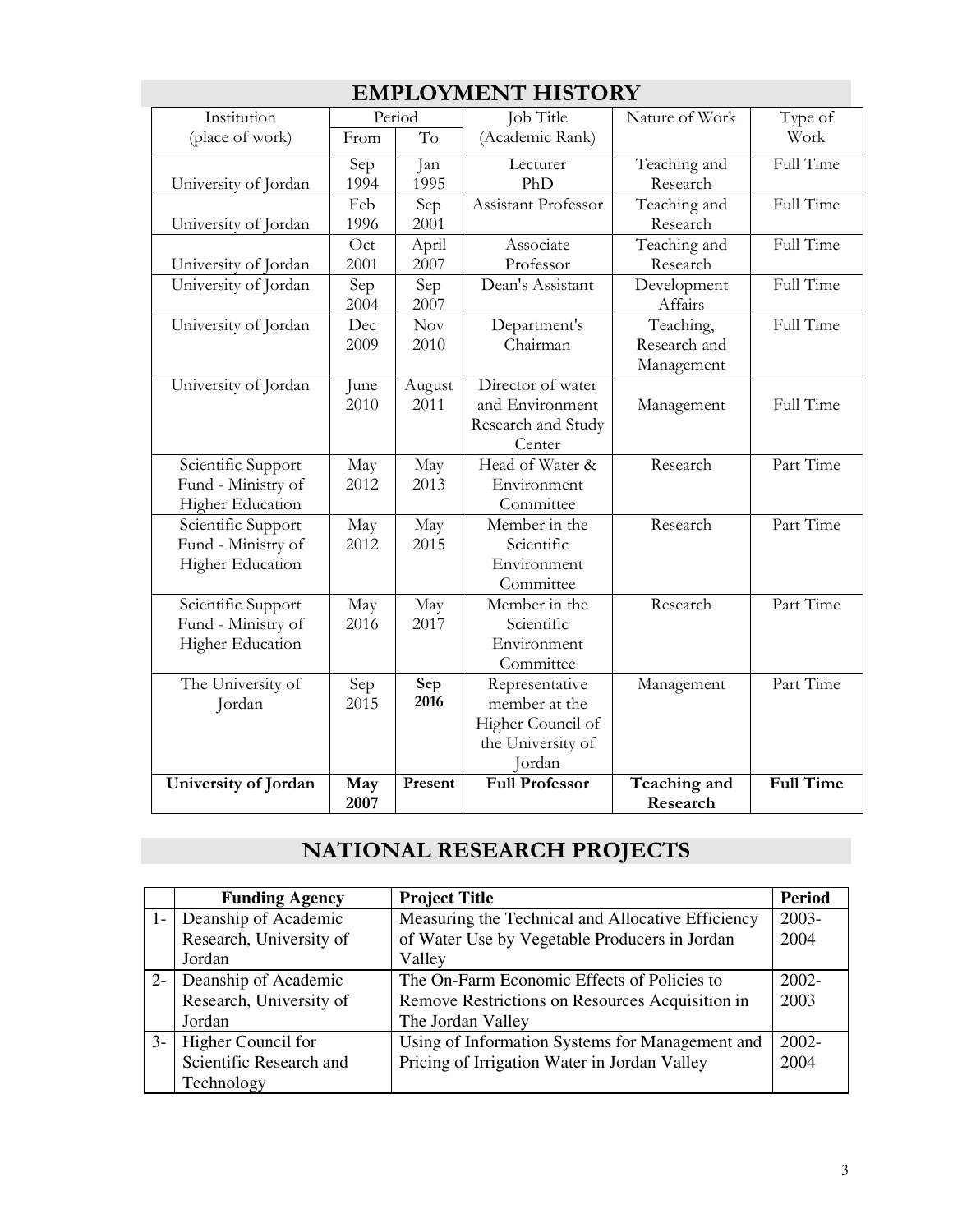### **NATIONAL PROJECTS LEADER AND MEMBERSHIP**

| <b>Project Title</b>                                                          | Year     |
|-------------------------------------------------------------------------------|----------|
| 1. A member and sub-project leader of the socio-economic group in the Jordan  | 1996-    |
| Arid Zone Productivity Project, University of Jordan, Faculty of Agriculture. | 1998     |
| 2. A member in the national committee of dams per request of Jordan Valley    | 1999-    |
| Authority – Ministry of Water and Irrigation.                                 | 2000     |
| 3. A member in the project of conservation and sustainable use of dry land    | $2000 -$ |
| Agro-Biodiversity in Jordan.                                                  | 2004     |
| 4. A Member in the Development of Water Allocation Models in Jordan. A        | $2003-$  |
| regional project in coordination between University of Jordan, Jordan         | 2004     |
| University of Science and Technology & Hashemite University, USAID,           |          |
| MWI.                                                                          |          |
| 5. A Member in the Badia Water Benchmark: Community – Based optimization      | $2004 -$ |
| of the Management of Scarce Water Resources in Agriculture in West Asia       | 2006     |
| and North Africa, NCARTT and coordination with ICARDA                         |          |
|                                                                               |          |

# **UNIVERSITY TEACHING: COURSES TAUGHT**

| Institution                 | Title of course                           | Language of |
|-----------------------------|-------------------------------------------|-------------|
|                             |                                           | instruction |
| University of Jordan        | Principles of Agricultural Economics      | English     |
| University of Jordan        | <b>Agricultural Statistics</b>            | English     |
| University of Jordan        | <b>Statistics for Agribusiness</b>        | English     |
|                             |                                           | (Graduate)  |
| University of Jordan        | <b>Mathematical Economics</b>             | English     |
| University of Jordan        | <b>Agricultural Econometrics</b>          | English     |
| University of Jordan        | Production Economics of Animal            | English     |
|                             | Production                                |             |
| University of Jordan        | Field operations in Agricultural          | English     |
|                             | Economics and project evaluation          |             |
| University of Jordan        | Applications in Agricultural              | English     |
|                             | Economics and project evaluation          |             |
| University of Jordan        | Seminar in Agricultural economics         | English     |
| University of Jordan        | Seminar in Agricultural economics         | English     |
|                             |                                           | (Graduate)  |
| University of Jordan        | <b>Agricultural Linear Programming</b>    | English     |
| University of Jordan        | <b>Agricultural Econometrics</b>          | English     |
|                             |                                           | (Graduate)  |
| University of Jordan        | <b>Operation Research in Agribusiness</b> | English     |
|                             |                                           | (Graduate)  |
| University of Jordan/       | <b>Water Economics</b>                    | English     |
| University of Cologne (ITT) |                                           | (Graduate)  |
| University of Jordan/       | Water Allocation and Pricing              | English     |
| University of Cologne (ITT) |                                           | (Graduate)  |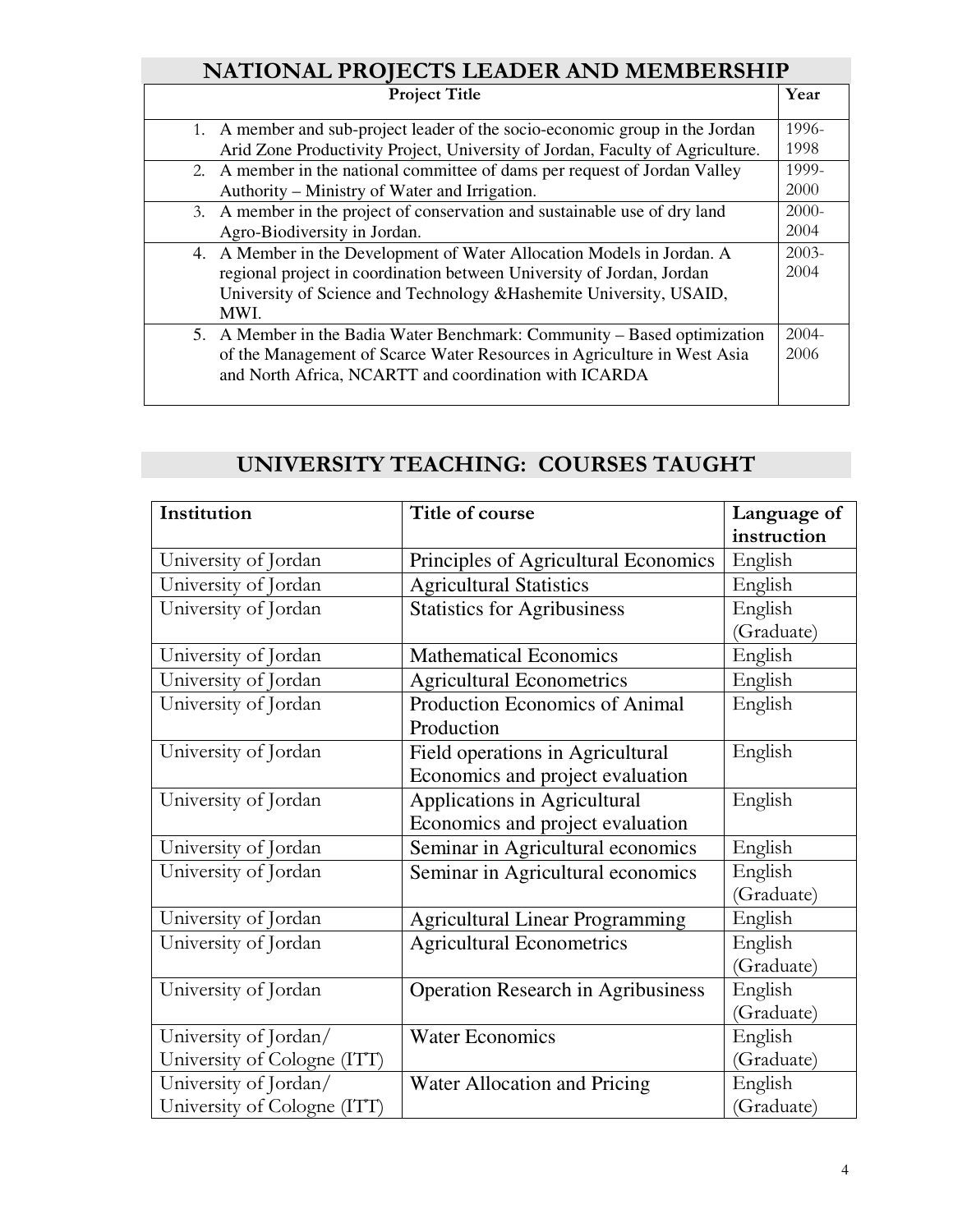#### **Research articles that have been published in refereed journals**

- 1. **Salman Amer** and M.S. Habbab, "Estimation of economic efficiency of vegetable production in the Jordan Valley" DIRASAT, Agricultural Sciences, Volume 24, Number 2, 1997, P 275-291. (Arabic)
- 2. **Salman Amer** and M.J. Tabbaa, "Utilizing the linear programming techniques to determine the components of feed ration for ewes at different physiological stages using agricultural and industrial by-products in addition to traditional feed stuffs" DIRASAT, Agricultural Sciences, Volume 27, Number 2, 2000, P 269-282. (Arabic)
- 3. Othman T, **Amer Salman**, and S. Abdulrahim, " Technical and economic factors affecting broiler parent stock farms in Jordan" DIRASAT, Agricultural Sciences, Volume 27, Number 2, 2000, P 385-401. (Arabic)
- 4. M. Salem and **Amer Salman**, "The trade-off between return and risk in the whole farm planning in the Jordan Valley" Emirates Journal of Agricultural sciences, Volume 12, pp 123-145, 2000 (Arabic)
- 5. **Salman Amer**, "Econometric analysis of barley production in low rainfall areas in Jordan", *DIRASAT*, Agricultural sciences, Volume 26, No. 1, January 1999, p 36-49.
- 6. Al-Karablieh E and **Amer Salman**, "Forecasting models for barley production in Jordan", *Emirates Journal for Agricultural Sciences*, Volume 11, 1999, p 59-81.
- 7. **Salman Amer**, M. A. El-Karaki and E. Al-Karablieh, "Economics of inputs used in olive production in Al Badia area of Jordan", *DIRASAT*, Agricultural sciences, Volume 27, No. 3, September 2000, p 327-333.
- 8. **Salman Amer**, E. Al-Karablieh, and F. M. Fisher, "An Inter-seasonal agricultural water allocation system (SAWAS)", *Agricultural Systems*, Volume 68, 2001, p 233- 252.
- 9. **Salman Amer**, and E. Al-Karablieh, "An early warning system for wheat production in low rainfall areas of Jordan", *Journal of Arid Environments*, volume 49 (3), pp 631- 642. November 2001.
- 10. E. Al-Karablieh, **Amer Salman**, and F. M. Fisher, "Forecasting wheat production (the case of Irbid region of Jordan)", Quarterly Journal of International Agriculture, Volume 41 (3), pp 191-206. 2002.
- 11. Werner Doppler, **Amer Salman**, Emad K. Al-Karablieh and Heinz-Peter Wolff (2002) "The impact of water price strategies on irrigation water allocation under risk - the case of Jordan Valley" Agriculture *Water Management,* Volume 55/3, 2002, p 171- 182.
- 12. Emad Al-Karablieh, **Amer Salman**, (2004) Measures of Variation in Net Returns and their Impact on Regional Cropping Plans and Temporal Water Allocation, *DIRASAT*, Volume 31/2, 2004.
- 13. **Amer Salman** and Emad Al-Karablieh (2004). "Measuring the Willingness of Farmers to Pay for Groundwater in the Highland Areas of Jordan" Agriculture *Water Management,* Volume 68/1, 2002, p 61-76.
- 14. Wolff H.-P., **Amer Salman**, Werner Doppler, Asem Nabulsi, Emad Al-Karablieh. (2004), Socio-economic consequences from replacing freshwater by treated wastewater in rural areas – An example from the Jordan Valley. The  $14<sup>th</sup>$  Stockholm Water Symposium (August 16-20, 2004), Sweden.
- 15. Salti Ayman and **Amer Salman** (2004), Estimation of the opportunity cost for fallowing units in the Jordan Valley, DIRASAT, Agricultural Sciences, Volume 32, Number 1, 2004. (Arabic)
- 16. **Amer Salman (2005)**. "Economic Benefits of Reservoirs in the Irrigated Agriculture: A case study of the Jordan Valley". Water International, June 2005, Volume 30, No. 2, Pages 220-224.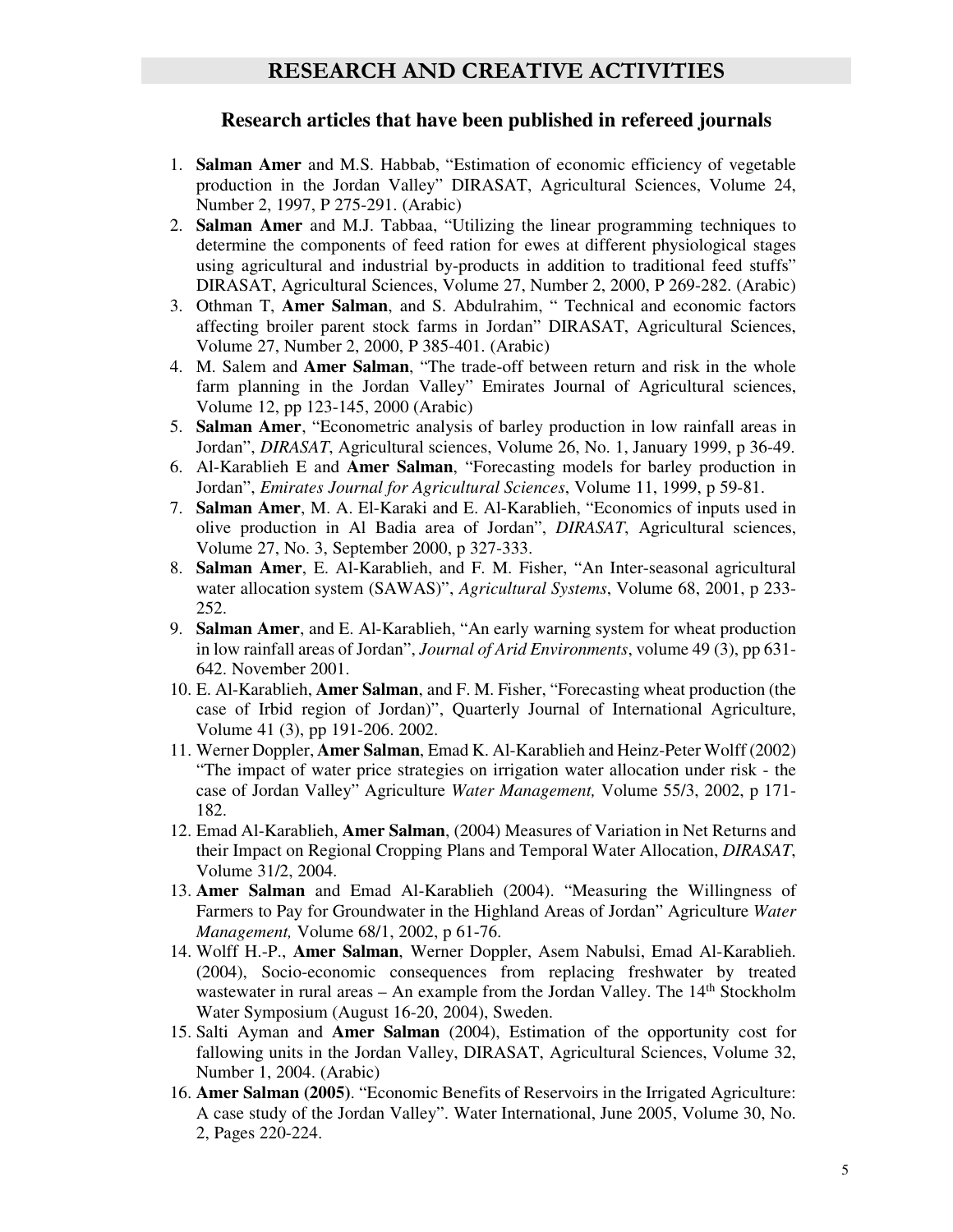- 17. Ph. Ker Rault; M. Bouzit; P. Jeffrey; **A. Salman** ; E. AL-Karablieh; .O. Attila ; S. Yüzereroğlu (2006), Application of a participatory foresight methodology at river basin scale in Jordan and Turkey, an International Congress on: an Integrated Water Resources Management and Challenges of the Sustainable Development, Marrakech, Morocco.
- 18. A l-Qaysi, Sukaynah and **Amer Salman** (2006), Measuring the Economic Impact of Using Different Water Qualities on the Productivity of Vegetables in the Middle Jordan Valley, Jordan Journal of Agricultural sciences, Volume 2 No. 1, pp 81-93.
- 19. Hunaiti, Doukhi A., **Amer Salman**, Emad Al-Karablieh (2007) The Effect of Poverty on Healthy Conditions and House Modernity Level in Jordanian Rural (Survey Study for Southern Jordan Rural). Alexandria Journal of Agricultural Research. 51, (1), pages 31-46
- 20. Amani Al-Assaf, **Amer Z. Salman**, Franklin M. Fisher, Emad Al-Karablieh, (2007), A Trade –off Analysis for the Use of Different Water Sources for Irrigation (The Case of Southern Shounah in the Jordan Valley). Water International. 32, (2), pages 244- 253.
- 21. **Amer Salman**, Emad AL-Karablieh and Munther Haddadin (2008) Limits of Pricing Policy in Curtailing Household Water Consumption. Water Policy, Volume 10, No. (3), pages 295–304.
- 22. **Amer Salman**, Emad Al-Karablieh , Hans-Jochen Regner, Heinz-Peter Wolff, and Munther Haddadin (2008) Participatory Irrigation Water Management in the Jordan Valley. Water Policy. Volume 10, No. (4),pp 305–322.
- 23. Regner, H.J.; **Salman, A.Z**.; Wolff, H.P. Karablieh, Emad (2006) Approaches and Impacts of Participatory Irrigation Management (PIM) in Complex Centralized Irrigation Systems - Experiences and Results from the Jordan Valley 1. In: Asch, F.; Becker, M. (ed.) Tropentag 2006: Prosperity & Poverty in a globalized world: Challenges for Agricultural Research, University of Bonn, Oct. 11-13, 2006, Book of Abstracts. p.511, online-version of full paper (status Oct. 16, 2006): http://www.tropentag.de/abstracts/full/213.pdfhttp://www.tropentag.de/2006/abstract s/full/213.pdf
- 24. Stéphanie Aulong, Madjid Bouzit Nathalie Dorfliger, Fadi Comair, Emad Al-Karablieh and **Amer Salman** (2008)Integrating water balance and cost-effectiveness analysis for water management: An application in Jordan and Lebanon 13th,IWRA World Water Congress, 1–4 September 2008, Montpeeier, France.
- 25. Faten Najar, Emad Al-Karablieh and **Amer Salman** (2010), Residential Water Demand Elasticity in Greater Amman Area, Jordan Journal of Agricultural Sciences, Accepted on 12/8/2010.
- 26. Arwa Hamaideh, Emad Al-Karablieh and **Amer Salman**, and Faten O. Al–Najjar, (2011), Consumer's Participatory Approach in Municipal Water Demand Management for Greater Amman, Date of publication: January 2011, Journal of Water Efficiency, the Journal for Water resource Management.
- 27. Emad Al-Karablieh, **Amer Salman**, Abbas Al-Omari , Heniz-Peter Wolff, Tamer Al-Assa'd, Doukhi Hunaiti, Ali Subah, (2012), Estimation of the Economic Value of Irrigation Water in Jordan, Journal of Agricultural Science and Technology, B2 (2012) 487-497.
- 28. Wolff, H-Peter, E. Al-Karablieh, T. Al-Assa'd, A. Subah, **A. Z. Salman**, (2012) Jordan water demand management study: study: on behalf of the Jordanian Ministry of Water and Irrigation in cooperation with the French Development Agency (AFD), Water Science and Technology: Water Supply, Volume 12, No. (1) pp 38-44.
- 29. Wolff H. P., L. Wolf, A. Subah, J. Guttman, A. Tamimi, A. Jarrar, **A.Salman** and E. K. Karablieh (2012). Methodological challenges in evaluating performance, impact and ranking of IWRM strategies in the Jordan Valley. **Water Science and Technology**. Volume 66, Number 2, pp. 1406-1415.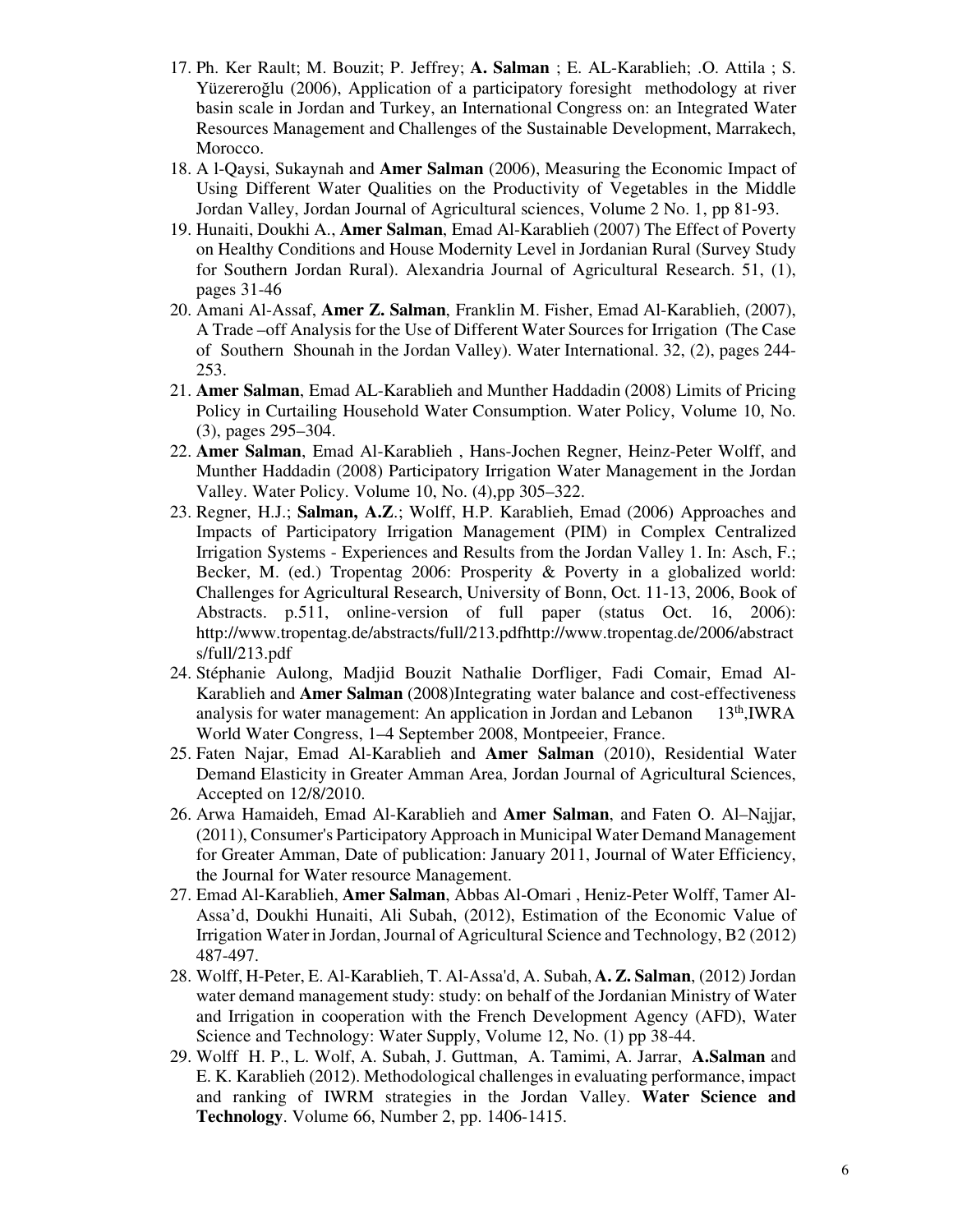- 30. Tabieh M., **Amer Salman**, Emad Al-Karablieh, Hussein Al-Qudah and Hazem Alkhatib (2012). The Residential Water Demand Function in Amman-Zarka Basin in Jordan. **Wulfenia Journal** Vol 19, No. 11; Part II, pp 324-333.
- 31. Al-Omari, **A. Salman** and Emad K. Karablieh (2014) The Red Dead Canal project: an adaptation option to climate change in Jordan. Desalination and Water Treatment. Volume 52, Issue 13-15, 2014 pages 2833-2840
- 32. Tabieh M. Emad Al-Karablieh**, Amer Salman**, A. Al-Rimawi and H. Al-Qudah, (2014) An Assessment of Climate Change Impacts on the Socioeconomics of Zarqa River Basin. **Jokull Journal**, Vol 64, No. 1; pages 155-170
- 33. Nele Lienhoop, Emad K. Al-Karablieh, **Amer Z. Salman** and Jaime A. Cardona (2014), Environmental cost–benefit analysis of decentralised wastewater treatment and re-use: a case study of rural Jordan, **Water Policy** 16 (2014) 323–339.
- 34. Al-Omari Abbas S., Emad K. Al- Karablieh, Zain M. Al-Houri, **Amer Z. Salman**, Radwan A. Al-Weshah (2015). Irrigation water management in the Jordan Valley under water scarcity. Fresenius Environmental Bulletin. Vol. 24; No. 4, pp. 1176-1188
- 35. Mohammad Tabieh, Emad Al-Karablieh, **Amer Salman**, Hussein Al-Qudah, Ahmad Al-Rimawi, Tala Qtaishat (2015), Farmers' Ability to Pay for Irrigation Water in the Jordan Valley, Journal of Water Resource and Protection, pages 1157, Vol 7 No. 15. Scientific Research Publishing.
- 36. Mohammad I Majdalawi, Claudia Raedig, Emad K Al-Karablieh, Sabine Schlueter, **Amer Salman**, Mohammad Tabieh (2015), Integration of different environmental valuation methods to estimate forest degradation in arid and semi-arid regions, International Journal of Sustainable Development & World Ecology, pp 1-7, Taylor &Francis group (http://www.tandfonline.com/doi/abs/10.1080/13504509.2015.1124934#.Vn-SF- \_UiP0).
- 37. Tielbörger K, Claus C, Schloz D, Twite R, Al-Karablieh E, Salman A, Jayyousi A, Alpert A (2016): Sustainable Water and Land Management under Global Change – The GLOWA Jordan River Project. In: Bogardi JJ et al. (eds.): Integrated Water Resources Management: Concept, Research and Implementation. Springer (Heidelberg): 721-747.
- 38. Tala H. Qtaishat, Emad K. Al-Karablieh, **Amer Z. Salman**, Mohammad A. Tabieh, Hussain F. Al-Qudah, Nayef Seder (2017). Economic analysis of brackish-water desalination used for irrigation in the Jordan Valley. *Desalination and Water Treatment*. 72(2017)13-21.
- 39. Jamal Mousa Shamieh, Ihab Hanna Sawalha, **Amer Z. Salman**, Emad K. Al-Karablieh, Mohammad A. Tabieh, Hussain F. Al-Qudah, Osama O. Jaara, (2018) "Water demand elasticities under risk conditions", Management of Environmental Quality: An International Journal, Vol. 29 Issue: 1, pp.148-164, https://doi.org/10.1108/MEQ-10-2016- 0080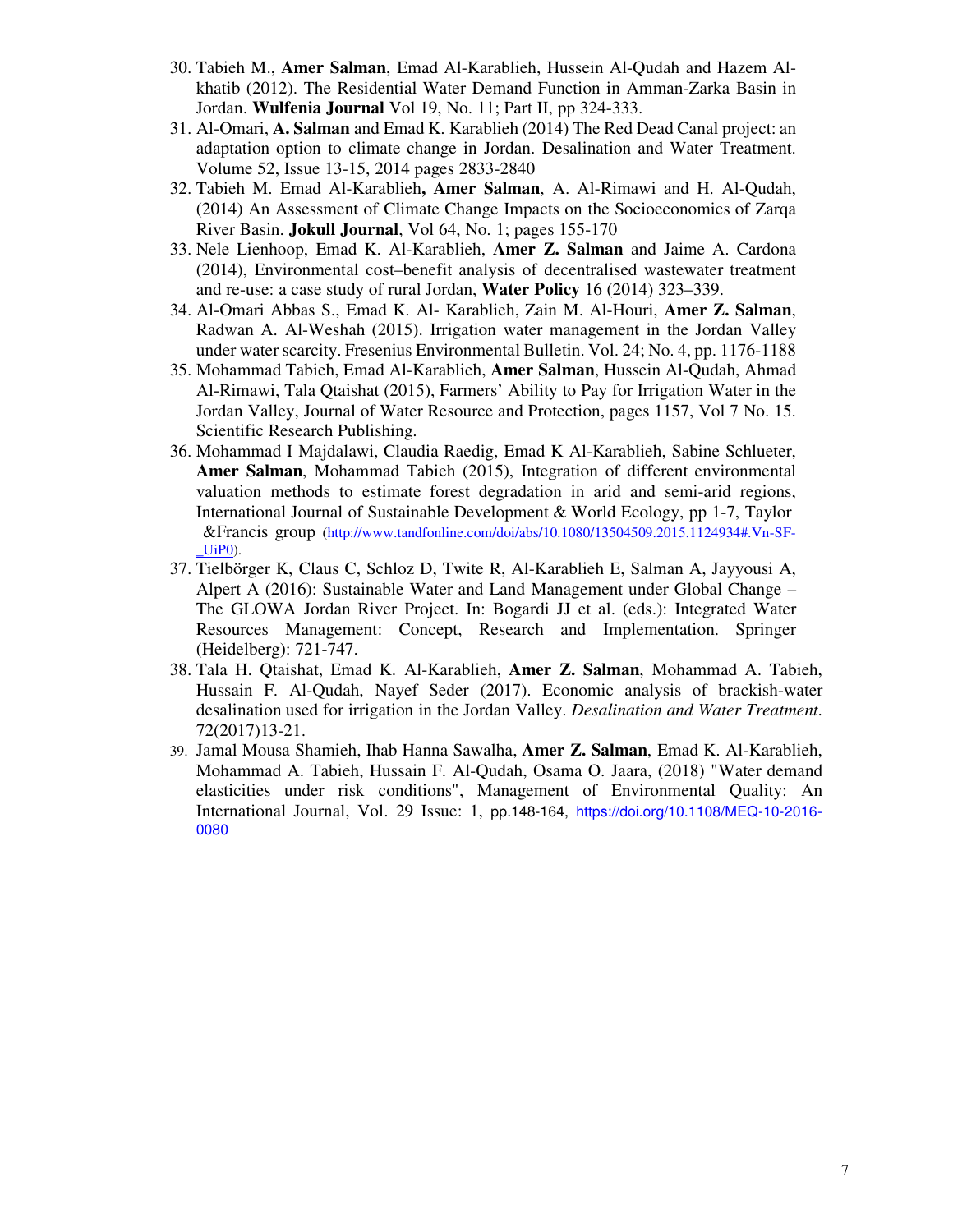#### **Chapter in Books**

- 1. **Chapter 5**: Ra'ed Daoud, Helena Naber, Mai Abu Tarbush, Razan Quossous, **Amer Salman**, and Emad Karablieh (2006) . Environmental Issues of Water Resources in Water Resources in Jordan (Evolving polices for development, the environment and conflict resolution), Editor: Munther J. Haddadin, Resources for The Future, Washington DC.
- 2. **Chapter 6**: **Amer Salman**, Emad Karablieh, Heinz-Peter Wolff, and Franklin M. Fisher (2006) . The Economics of Water in Jordan in Water Resources in Jordan (Evolving polices for development, the environment and conflict resolution), Editor: Munther J. Haddadin, Resources for The Future, Washington DC.
- 3. **Chapter 7** : Munther J. Haddadin, **Amer Salman** and Emad Karablieh (2006) . The Role of Trade in Alleviating Water Shortage, in Water Resources in Jordan (Evolving polices for development, the environment and conflict resolution), Editor: Munther J. Haddadin, Resources for The Future, Washington DC.
- 4. Fisher, Franklin M. Huber-Lee, Annette Amir, Ilan Arlosoroff, Shaul Eckstein, Zvi Haddadin, Munther J. Hamati, Salem Ghazi Jarrar, Ammar M. Jayyousi, Anan . Shamir, Uri Wesseling Hans, **Salman, Amer Z. (Contributor)** Al-Karablieh, Emad (Contributor) (2005). **Liquid Assets**: An Economic Approach For Water Management And Conflict Resolution In The Middle East And Beyond. Publisher Johns Hopkins University Press.

#### **Papers and presentations at conferences and seminars.**

- 1. **Amer Salman**, (2001), The impact of optimizing the allocation of irrigation water on the economics of agricultural production. Water saving and increasing water productivity: Challenges and options Jordan, March, 10-23, 2001, Pages b20.1-b 20.13.
- 2. Mohammad Shatanawi and **Amer Salman** (2002), Impact of full cost recovery of irrigation water on the farming economics in the Jordan valley, An international conference in Agadir in MOROCO with cooperation of CIHEAM/ Mediterranean Agronomic Institute-BARI. Water Valuation and Cost Recovery Mechanisms in the Developing Countries of the Mediterranean Region. Morocco OROCO Series A: Mediterranean Seminars Number 49, June 2002, Pages 105-121, ISSN:1016-121X, ISBN:2-85352-247-4
- 3. **Amer Salman**, K. Raddad, M. Shatanawi, and H. Al-Qudah (2002),The economics of groundwater use in agriculture in the upland area of Jordan, An international conference in Agadir in MOROCO with cooperation of CIHEAM/ Mediterranean Agronomic Institute-BARI. Water Valuation and Cost Recovery Mechanisms in the Developing Countries of the Mediterranean Region. Morocco Series A: Mediterranean Seminars Number 49, June 2002, Pages 177-190, ISSN:1016-121X, ISBN:2-85352-247-4.
- 4. **Amer Salman** (2002), The economics of photovoltaic pumping system in the irrigated agriculture in JordanA workshop titled Application of photovoltaic in irrigated agriculture, present and prospective, Amman Jordan. April, 2002.
- 5. M.R. Hamdan and **Amer Salman** (2004), Impact of Irrigation Water Scarcity on the Socio-economics of Agricultural Sector and Food Security in Jordan, the International forum on Food Security under Water Scarcity in the Middle East: Problems and Solutions, COMO (Italy) November, 24-27 2004.
- 6. Heinz-Peter Wolff, **Amer Salman**, Werner Doppler, Asem Nabulsi, and Emad Al-Karablieh (2004), Socio-Economic Consequences from Recycling Freshwater by Treated Wastewater in Rural Areas- An Example from the Jordan Valley, The 14th World Water Week in Stockholm, Sweden, August 16-20, 2004, Pages 129-130, Abstract.
- 7. **Amer Salman**(2005), Measuring the impact of Treated Wastewater on the Marginal Productivity of Agricultural Land in the Jordan Valley, Regional Workshop on the Natural Resource Valuation and Assessing the Impact of Water Resource Management Research in Agriculture, Rabat, Morocco, January, 6-11, 2005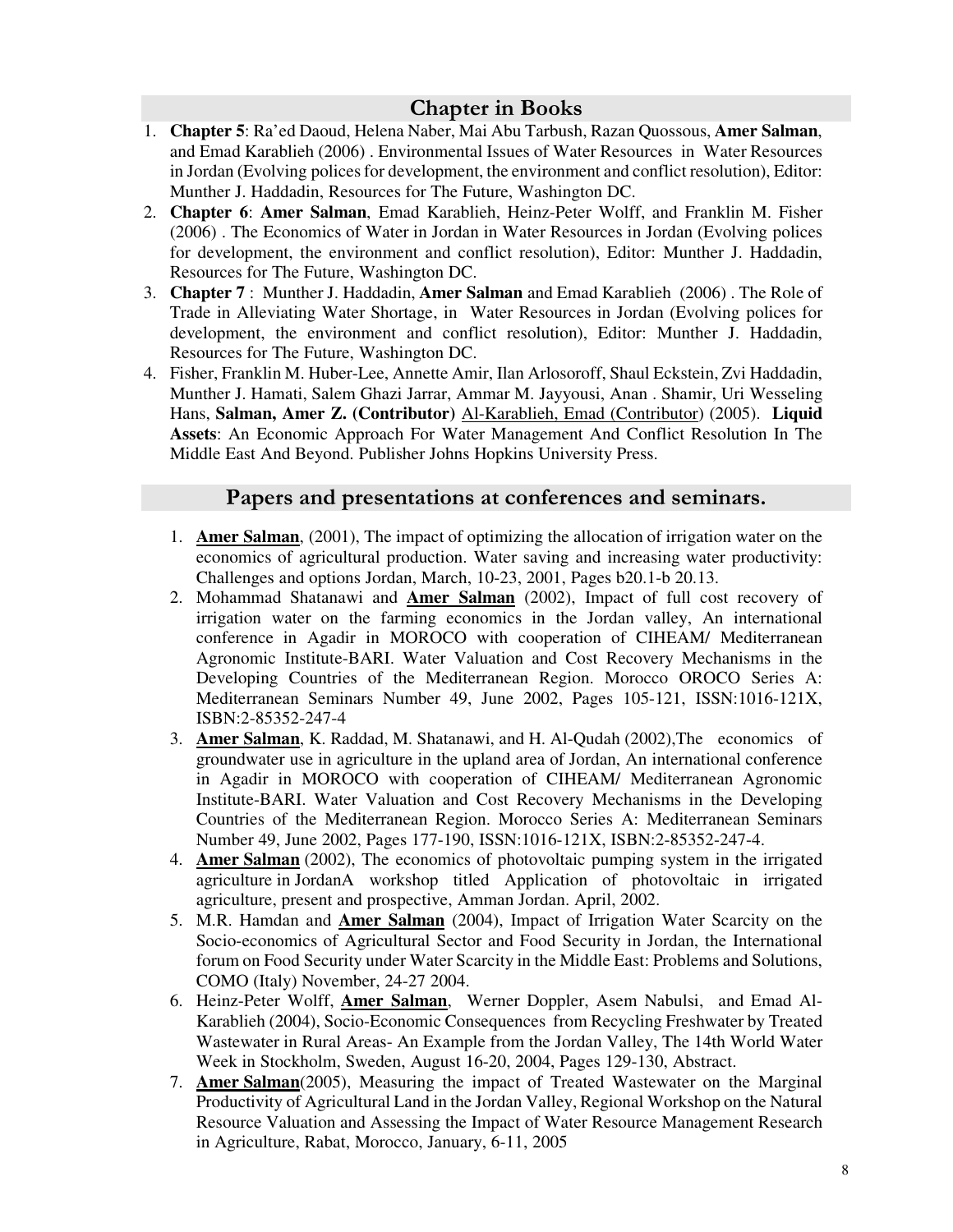- 8. M.R. Hamdan and **Amer Salman** (2005), Socio-Economic Impact of Water Price Strategies in the Jordan Valley, Jordan, International Conference Water: Values & Rights, Sponsored by: Palestine academy for science and Technology and Palestinian Water Authority, Ramallah, Palestine, May 2-4, 2005, Pages 111, Abstract.
- 9. Heinz-Peter Wolff, Werner Doppler and **Amer Salman** (2006), Widening the Scope of IWRM from Natural to Socio-Economic Watersheds – The Conceptual Framework of Research Network in the Jordan Valley, World Water Week in Stockholm, Sweden, August 20-26, 2006, Pages 159-160 Abstract.
- 10. Emad Al-Karablieh and **Amer Salman** (2006), Measuring the Profitability of Different Irrigation Water Qualities in the Down Stream of Amman Zarqa Basin in Jordan. Integrated Water Resource Management and Challenges of the Sustainable Development, Morocco, Marrakech, May 23-25, 2006, Page 74.
- 11. **Amer Salman** ; Emad Al-Karablieh (2006), Socioeconomic factors influencing the households water demand function in Jordan. International Conference: Integrated Water Resource Management and Challenges of the Sustainable Development. Marrakech 23- 25 May 2006.
- 12. Ph. Ker Rault, M. Bouzit; P. Jeffrey; **A. Salman** (2006), E. AL-Karablieh, .O. Attila ; S. Yüzereroğlu. Application of Participatory Foresight Methodology at River Basin Scale in Jordan and Turhey, Integrated Water Resource Management and Challenges of the Sustainable Development, Morocco, Marrakech, May 23-25, 2006, Page 134, Paper is on CD
- 13. Emad Al-Karablieh, **Amer Salman** , and Abbas Al-Omari, Mohammad E. Osman. (2006). Water Allocation Model in Ghor Al-Safi in Jordan. The 3rd International Conference on the "Water Resources in the Mediterranean Basin" WATMED 3. Tripoli-Lebanon, 1-3 November 2006.
- 14. Emad Al-Karablieh, **Amer Salman** , and Abbas Al-Omari (2006). The Residental Water Demand Function in Amman-Zarka Basin in Jordan. The 3rd International Conference on the "Water Resources in the Mediterranean Basin" WATMED 3. Tripoli-Lebanon, 1-3 November 2006.
- 15. Al-Omari, A, Courtois, N., Lanini, S., Al-Fares, W., Al-Charideh, **A., Salman**, A.,Al-Karablieh, E., Ekmekci, M., and Levant, T (2006) Development of Water Management Support Systems for Mediterranean Countries. The 3rd International Conference on the "Water Resources in the Mediterranean Basin" WATMED 3. Tripoli-Lebanon, 1-3 November 2006.
- 16. Regner, H.J.; **Salman, Amer**; Wolff, H.P. Karablieh, Emad. (2006): Approaches and Impacts of Participatory Irrigation Management (PIM) in Complex Centralized Irrigation Systems - Experiences and Results from the Jordan Valley. In: Asch, F.; Becker, M. (ed.) Tropentag 2006: Prosperity & Poverty in a globalized world: Challenges for Agricultural Research, University of Bonn, Oct. 11-13, 2006, Book of Abstracts. p.511, online-version of full paper (status Oct. 16, 2006): http://www.tropentag.de/abstracts/full/213.pdf.
- 17. Wolff, H.-P. Wolff, M.Shechter, A. Fleischer, **Amer Salman**, Emad Al-Karablieh, T. Hijawi, I. Kan, N. Becker (2007). Socio-economic consequences of changes in frame conditions for the agricultural sector.
- 18. Wolff, H-P. Wolff, H-P, M. Shechter, T. Hijawi, **Amer Salman**, A. Fleischer, E. Al-Karablieh, I. Kan (2008). Change in Natural Resources vs. Socio-economic Development-Identification of Bottlenecks for Exploiting Future Agricultural Potentials in the Jordan Valley. Competition for Resources in a Changing World: New Drive for Rural Development. Tropentag, October 7-9, 2008, Hohenheim. Germany
- 19. Stéphanie Aulong, Madjid Bouzit Nathalie Dorfliger, Fadi Comair, Emad Al-Karablieh and **Amer Salman** (2008). Integrating water balance and cost-effectiveness analysis for water management: An application in Jordan and Lebanon. 13th IWRA World Water Congress, 1–4 September 2008, Montpellier, France.
- 20. **Amer Salman**, Emad Al-Karablieh and Munjed Al-Sharif (2009), An Assessment of the Potential Consequences of Water Supply Variability on the Socioeconomics of the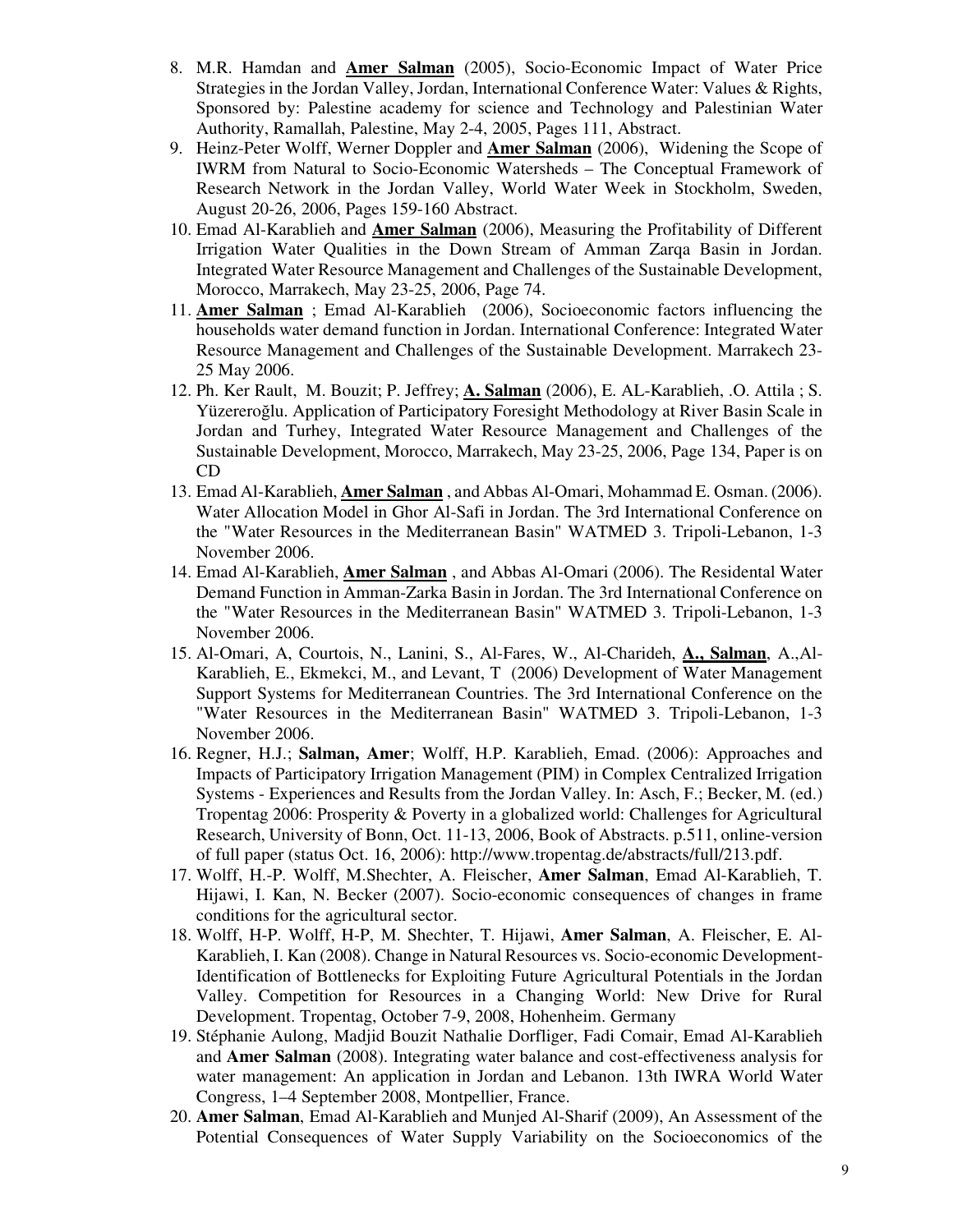Northern Jordan Valley**,** G-WADI International Workshop, "Climate Change Impact on Water Resources: Risk, Assessment and Management in Arid and Semi- Arid Regions" 24th -26th November 2009, Le Meridian Hotel, Amman-Jordan

- 21. Marc Haering, Emad Al-Karablieh and **Amer Salman** (2009), Predicting Unmet Irrigation Water Demands due to Climate Change Impacts on Water Resources**,** G-WADI International Workshop, "Climate Change Impact on Water Resources: Risk, Assessment and Management in Arid and Semi- Arid Regions" 24<sup>th</sup> -26<sup>th</sup> November 2009, Le Meridian Hotel, Amman-Jordan.
- 22. Marc Haering, Emad Al-Karablieh and **Amer Salman** (2009), Predicting Unmet Irrigation Water Demands due to Climate Change Impacts on Water Resources. The International Conference on Food Security and Climate Change in the Dry Areas, Organized by ICARDA and NCARE 1<sup>st</sup> -4<sup>th</sup> February 2010, Amman-Jordan.
- 23. Emad Al-Karablieh and **Amer Salman**, (2010), An Assessment of Socioeconomics Dimensions of Climate Change on Agricultural Sector in Jordan, The Higher Council for Science and Technology, HCST "15th Annual Science Week 12-12/05/2010.
- 24. **Amer Salman** and Emad Al-Karablieh, (2010), The Economics of Using Different Qualities of Irrigation Water in the Down Stream of Amman-Zarqa Basin, The Higher Council for Science and Technology, HCST "15th Annual Science Week 12-12/05/2010.
- 25. Wolff, H-P., A. Subah, J. Guttman, A. Tamimi, J, Bensabat, , A. Jarrar, **Amer. Salman**, and E. Karablieh .(2011). Performance, impact and ranking of IWRM strategies in the Jordan Valley. International Conference on Integrated Water Resources Management. Management of Water in a Changing World: Lessons Learnt and Innovative Perspectives. 12-13 October 2011,Dresden, Germany
- 26. Al-Omari, A., **Amer. Salman** , and E. Al-Karablieh (2011) The Red Dead Canal Project: An Adaptation to Climate Change in Jordan. 1st Water and Environment International Conference, WATEIC-2011, October 26 - 29, 2011, Marrakech- Morocco
- 27. Emad K. Al-Karablieh, **Amer Z. Salman**, Abbas Al-Omari, Heniz-Peter Wolff, Tamer Al-Assa'd, Ali Subah (2011). Estimation of the Economic Value of Irrigation Water in Jordan.1st Water and Environment International Conference, 26-29 October, 2011, Marrakech, Morocco,
- 28. Tamer A. Al-Assa'd, Emad K. Al-Karablieh, **Amer Z. Salman**, Heniz-Peter Wolff (2011) Recognizing the Economic Value of Domestic Water in Jordan as a Way for Appropriate Setting of Water Pricing, 1st Water and Environment International Conference, 26-29 October, 2011, Marrakech, Morocco
- 29. **Amer Salman**, Emad Al-Karablieh , Abbas Al-Omari, Iyad Hussein & Tamer Al-Assad (2011). Water Allocation Model (WAM). 1st Water and Environment International Conference, 26-29 October, 2011, Marrakech, Morocco.
- 30. **Amer Salman** and Emad Al-Karablieh (2010). The Economics of Using Different Qualities of Irrigation Water in the Down Stream of Amman-Zarqa Basin. 15th Annual Jordanian Science Week, 2010. (10-12 May, 2010), Jordan
- 31. Arwa Hamaideh, Emad K. Al-Karablieh, **Amer Salman** and Faten O. Al–Najjar (2011). Consumer's Participatory Approach in Municipal Water Demand Management for Greater Amman. The sixth IWA Specialist Conference on Efficient Use and Management of Water. Dead Sea, Jordan. 29 March- 2 April 2011. IWA, USAID, Ministry of Water & Irrigation, Jordan
- 32. Wolff, H.-P., Al-Karablieh E., Al-Assa'd T., Subah A, Amer Salman (2011). Jordan Water Demand Management Study. The sixth IWA Specialist Conference on Efficient Use and Management of Water Dead Sea, Jordan. 29 March- 2 April 2011. IWA, USAID, Ministry of Water & Irrigation, Jordan.
- 33. Wolff, H-P., A. Subah, J. Guttman, A. Tamimi, J, Bensabat, , A. Jarrar, **A. Salman**, and E. Karablieh Performance, impact and ranking of IWRM strategies in the Jordan Valley International Conference on Integrated Water Resources Management. Management of Water in a Changing World: Lessons Learnt and Innovative Perspectives. 12-13 October 2011 Dresden, Germany.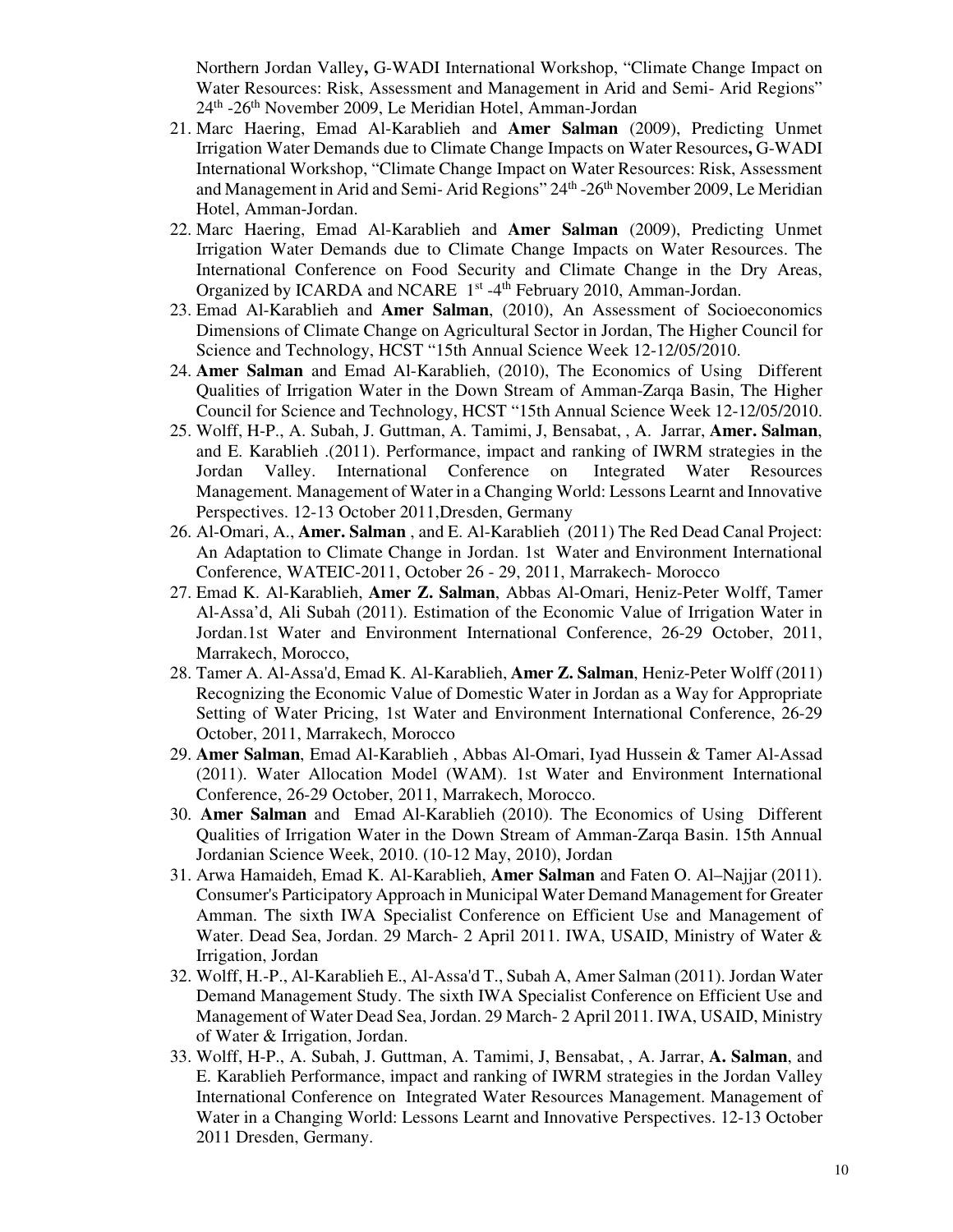- 34. Al-Omari, A., **A. Salman** , and E. Al-Karablieh. The Red Dead Canal Project: An Adaptation to Climate Change in Jordan 1st Water and Environment International Conference, WATEIC-2011, October 26 - 29, 2011. Marrakech- Morocco.
- 35. Emad K. Al-Karablieh, **Amer Z. Salman**, Abbas Al-Omari, Heniz-Peter Wolff, Tamer Al-Assa'd, Ali Subah.Estimation of the Economic Value of Irrigation Water in Jordan. 1st Water and Environment International Conference. 26-29 October, 2011, Marrakech, Morocco.
- 36. Tamer A. Al-Assa'd, Emad K. Al-Karablieh, **Amer Z. Salman**, Heniz-Peter Wolff Recognizing the Economic Value of Domestic Water in Jordan as a Way for Appropriate Setting of Water Pricing. 1st Water and Environment International Conference 26-29 October, 2011, Marrakech, Morocco.
- 37. **Amer Salman**, Emad Al-Karablieh , Abbas Al-Omar, Iyad Hussein & Tamer Al-Assad, Water Allocation Model (WAM)1st Water and Environment International Conference 26- 29 October, 2011, Marrakech, Morocco.
- 38. Al-Karablieh, E. K., **Salman A. Z** and Tabieh M.A. (2013). Assessment of Direct and Indirect Impacts of Climate Change on the Socioeconomics in the Zarqa River Basin. SWUP-MEDFinal Conference. Sustainable water use for securing food production in the Mediterranean region under changing climate. Agadir, Morocco, 11-15 March 2013. http://www.swup-med.dk/
- 39. **Salman A. Z.** , Al-Karablieh E. K., Al-Zoubi A. S. , and Tabieh M. A. (2013). An Assessment of the Potential Consequences of Climate Change on the Economics of Irrigated Agriculture in Northern Jordan Valley. SWUP-MEDFinal Conference. Sustainable water use for securing food production in the Mediterranean region under changing climate. Agadir, Morocco, 11-15 March 2013. http://www.swup-med.dk/
- 40. **Amer Z. Salman**, Emad K. Al-Karablieh, (2014). Assessing the Impact of using Treated Wastewater and Fresh water on the socio economics of Farmers in the Jordan Valley, Conference on the Use of Treated Wastewater in the Agricultural Production in the Arab World: Current Status and Future Prospective,14-16 January 2014, organized by the International Center for Biosaline Agriculture in Dubai, United Arab Emirates.
- 41. Emad Al-Karablieh and **Amer Salman** (2014) Economics and Environmental Costs of Water and Sanitation Shortages in Arab Countries. Water in the Arab World: Status, Challenges and Opportunities. 25th -27th Feb. 2014, Land Mark Hotel-Amman-Jordan. http://conferences.ju.edu.jo/sites/wawco/Presentation/Forms/AllItems.aspx
- 42. Al-Karablieh E. K., **Amer Z. Salman**, Mohammad A. Tabieh, Hussian F. Al-Qudah and Ahmad S. Al-Rimawi (2014). Farmers' Ability to Pay for Irrigation Water in the Jordan Valley. 7th International Conference on Water Resources in the Mediterranean Basin (WATMED 7): 8-11 October 2014, University Cadi Ayyad, Marrakech, Morocco
- 43. **Amer Z. Salman**, Emad K. Al-Karablieh , Mohammad A. Tabieh, Hussein F. Al-Qudah and Tharwat M. Al-Hawamdeh (2014). Estimating Monthly Water Demand Elasticities in the Jordan Valley. 7th International Conference on Water Resources in the Mediterranean Basin (WATMED 7): 8-11 October 2014, University Cadi Ayyad, Marrakech, Morocco.
- 44. **Amer Salman,** Emad Al-Karablieh and Francois Molle (2014), Groundwater Governance in Jordan "National Experience, The Third Arab Water Forum (AWF3),. Arab Water Council (AWC), December 9 – 11, 2014, Cairo, Egypt.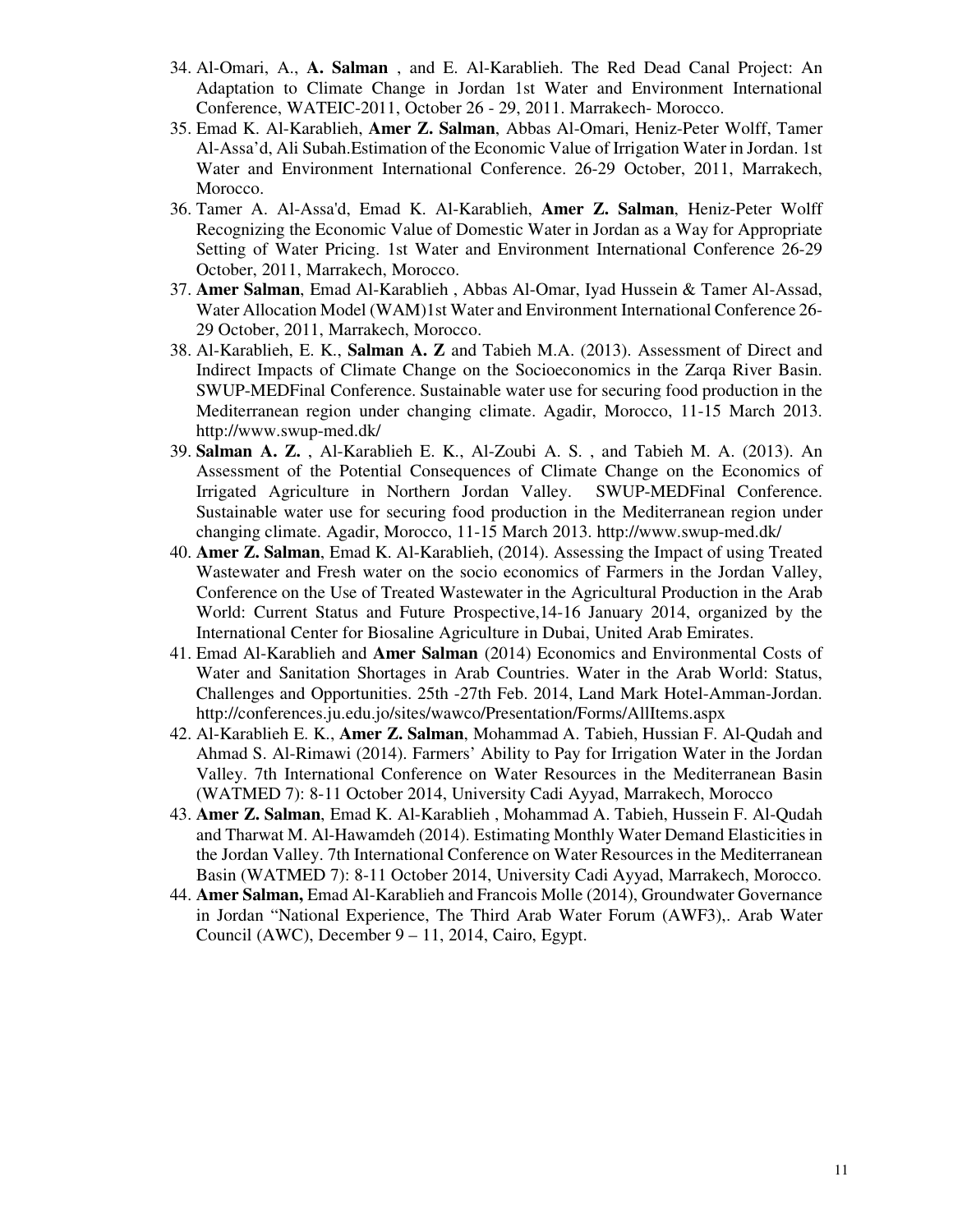### **OTHER UNIVERSITY ACTIVITIES**

#### **A member in different exam committees for many Master's and PhD students:**

| ,,,,,,,,,,,,,                                                                                                                            |      |
|------------------------------------------------------------------------------------------------------------------------------------------|------|
| Title                                                                                                                                    | Year |
| 1. Possibility of minimizing the cost of imported red meat in Jordan.                                                                    | 1997 |
| 2. Economic impact of the use of recycled wastewater of King Talal Dam on<br>citrus production in the middle Ghor of the Jordan Valley.  | 1998 |
| 3. The impact of structural adjustment program on food consumption pattern<br>of households in Zarka governorate.                        | 1998 |
| Analysis of socio-economic factors and their relationship with the use and<br>4.<br>management of agricultural resources in Muhy.        | 1999 |
| 5. Water harvesting potential of different land types in arid to semi-arid<br>region in Jordan.                                          | 1999 |
| Analysis of the agricultural policies affecting fruit tree sector in the<br>6.<br>highlands of Jordan (PHD-thesis).                      | 2000 |
| Estimating the demand and production functions of animal products and<br>7.<br>food gap in Jordan.                                       | 2001 |
| Optimization of water allocation in the agricultural sector in the Yarmouk<br>8.<br>Basin of Jordan.                                     | 2004 |
| 9. Economic Evaluation of Eco-tourism in Dibben protected area and its role<br>in site's conservation and development of local community | 2005 |

### **AWARDS AND SCHOLARSHIPS**

| 1. Participant in a conference held in Germany "The use<br>of Nitrogen fertilizers and its consequences on the<br>Quality of Ground Water.                  | 1993                              | Germany                   |
|-------------------------------------------------------------------------------------------------------------------------------------------------------------|-----------------------------------|---------------------------|
| 2. Scientific visit on the possibility of developing and<br>improving the land and water use in the Mhasse area in<br>Syria, financed by ICARDA and JAZZP.  | November<br>1996                  | Syria                     |
| 3. Participation in a conference in with the cooperation of<br>Harvard University, with the title of "Water economics"<br>and Modeling in the Middle East". | March,<br>1998                    | Netherlands/<br>Amsterdam |
| 4. Awarded a scholarship from DAAD, for the research<br>purpose at the university of Hohenheim-Germany<br>(July $1 -$ August 30, 2000)                      | July, $1-$<br>August<br>30, 2000  | Germany/<br>Stuttgart     |
| 5. Awarded a scholarship from TEMPUS (European<br>Union) for the research purpose at the university of<br>Hohenheim- Germany (July $1 -$ August 30, 2003)   | July, $1$ -<br>August<br>30, 2003 | Germany/<br>Stuttgart     |